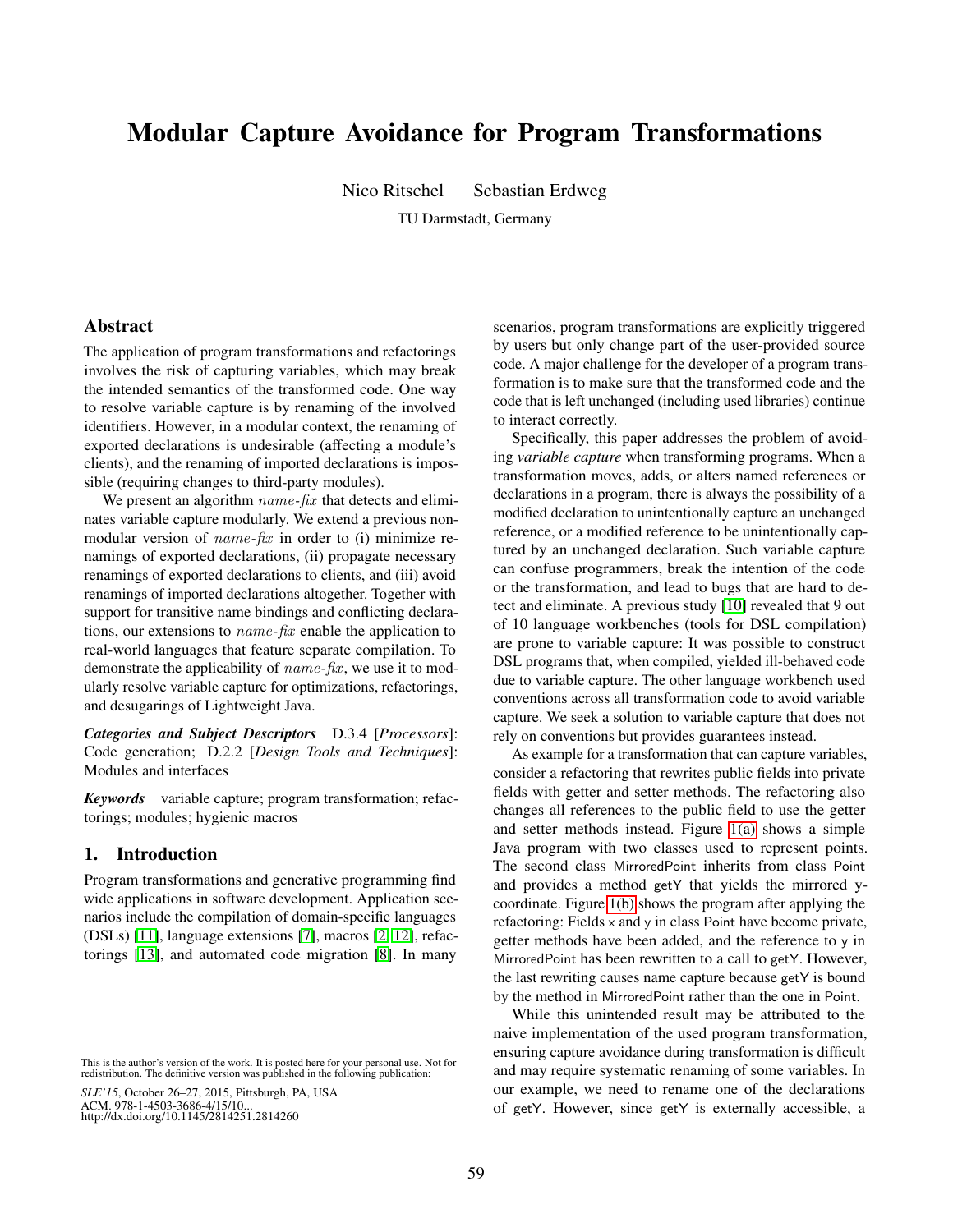```
1 class Point \{\begin{bmatrix} 2 \\ 3 \end{bmatrix} public int x, y;
  \vert \}4
5 class MirroredPoint extends Point {
6 public int getY() \{ return -y; \}7 }
```
(a) Example program before transformation.

<span id="page-1-1"></span>

| 1              | class Point $\{$                                                    |
|----------------|---------------------------------------------------------------------|
| $\overline{2}$ | private int $x, y$ ;                                                |
| 3              | public int get $X() \{$ return $x; \}$                              |
| $\overline{4}$ | public int getY() { return $y$ ; }                                  |
|                |                                                                     |
| 6              |                                                                     |
|                | class MirroredPoint extends Point {                                 |
| 8              | public int getY() { return $-\text{getY}()$ ; }                     |
|                |                                                                     |
|                | (b) Example program after making fields private and adding getters. |

<span id="page-1-3"></span>Figure 1. Refactoring that introduces name capture.

renaming needs to involve the method's callers, some of which may not be known yet because they reside in user code.

In this paper, we present an algorithm that automatically ensures capture avoidance while supporting modular transformations in the sense of Java-style separate compilation. We build on previous work for automated capture avoidance that used a global post-processing to restore proper scoping [\[10\]](#page-11-5). We significantly extend this work by adding support for processing modules individually, where the renaming of a declaration in one module entails a deferred renaming of corresponding references in other modules that may become known later on. To this end, we accommodate modules with renaming interfaces that keep track of renamings and allow us to adopt client modules accordingly. Moreover, we add support for transitive name bindings (for example, transitive method overriding) and for repairing declaration conflicts (such as illegal overloading) that result from a transformation. These extensions are necessary to support automated capture avoidance for real-world programming languages.

Importantly, our algorithm for modular capture avoidance retains the following benefits of the previous global postprocessing [\[10\]](#page-11-5):

- Noninvasive: To preserve code readability, our algorithm renames as few variables as possible. In particular, a program is left unchanged if it does not contain any captured variables. This is particularly important for refactorings and in the modular case, where exported names are visible to clients.
- Language-parametric: Our algorithm operates on namebinding graphs and can handle variable capture for all

source and target languages that support modular static name resolution.

• Transformation-parametric: Our algorithm compares the name bindings of a program before and after transformation to detect and fix captured variables. We support any transformation engine that provides origin tracking [\[21,](#page-11-6) [22\]](#page-11-7) for variable names, such that we can distinguish source names from synthesized names.

After revisiting the previous non-modular solution in Section [2,](#page-1-2) we make the following contributions.

- We present *modular name graphs*, a generic representation for name bindings that models externally visible names through interfaces and distinguishes the bindings of individual modules.
- We describe a post-processing algorithm that operates on modular name graphs and modularly eliminates variable capture by propagating externally visible renamings to client modules.
- To minimize renaming of externally visible names, we developed a renaming optimization that, given a modular name graph and a renaming, tries to identify an equivalent renaming that is local to the module.
- We present an implementation of our algorithm in Scala and demonstrate its applicability to refactorings of programs written in Lightweight Java [\[20\]](#page-11-8).

# <span id="page-1-2"></span>2. Non-modular Capture Avoidance

Our algorithm for modularly avoiding variable capture builds on previous work [\[10\]](#page-11-5) for automatically avoiding variable capture through a global post-processing. In this section, we introduce the global algorithm as basis for our modular variant presented in the subsequent sections. We refer to the global algorithm as name*-*fix *-*global and call our modular variant name*-*fix .

The first step to avoiding variable capture is to detect unintended capture. To this end, name*-*fix *-*global compares the binding structure of the user program before and after transformation. That is, name*-*fix *-*global requires name analyses of the original, non-transformed program as well as analysis of the transformed code.

In order to be language-parametric, name*-*fix *-*global uses its own simple representation of variable bindings, called *name graph*. For example, Figure [2\(a\)](#page-2-0) shows the name graph for the original program from Figure [1\(a\).](#page-1-0) Each node of a name graph corresponds to an occurrence of an identifier in the source code. In the graphs shown in this paper, we indicate the represented identifier through its name and line number in the source code. For example, Figure  $2(a)$  shows that identifier y from Line 6 is a reference bound by identifier y from Line 2. For brevity, our example does not show nodes for class names. Technically, name*-*fix *-*global assigns a unique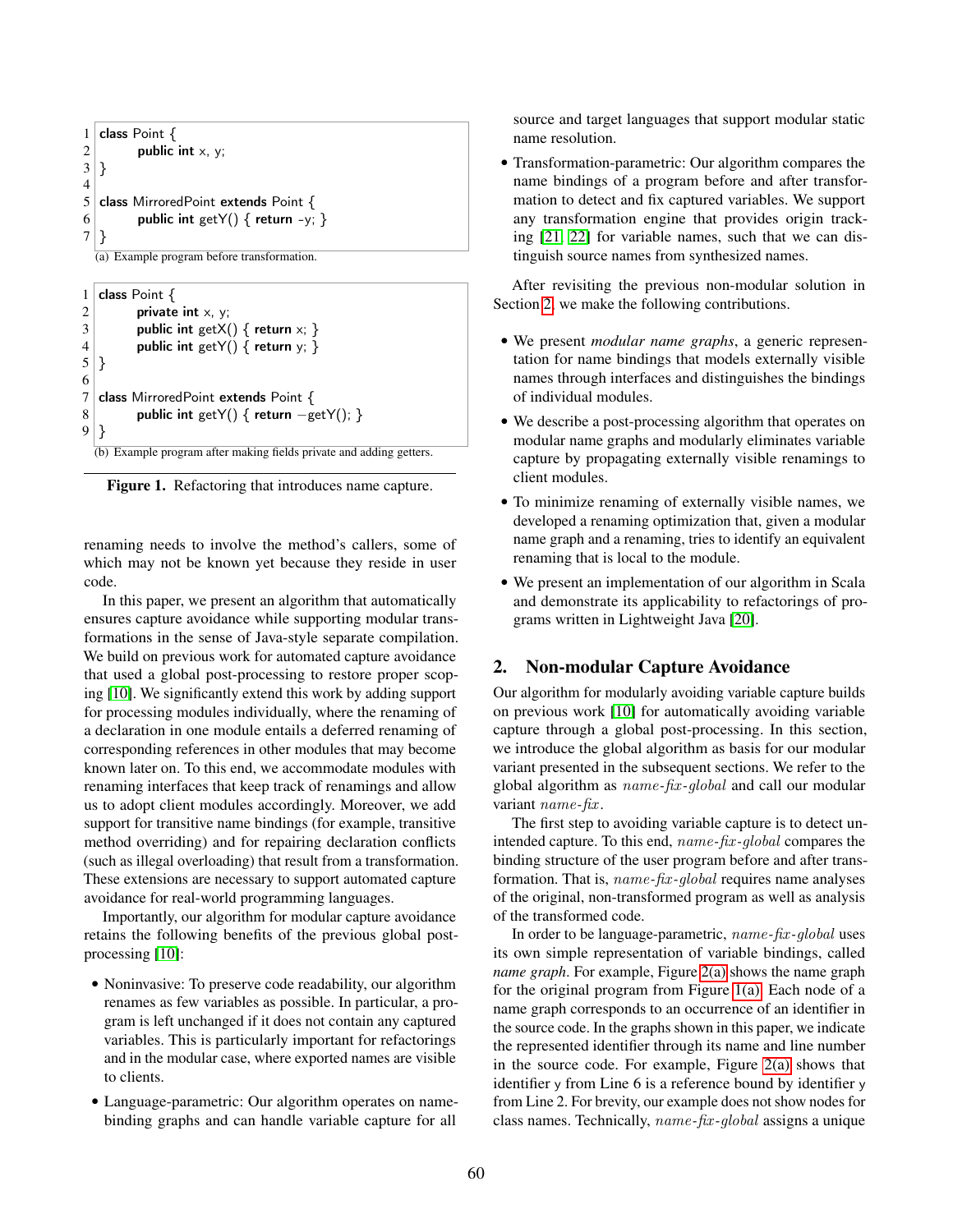<span id="page-2-0"></span>

<span id="page-2-1"></span>

<span id="page-2-2"></span>(b) Name graph for transformed program from Figure [1\(b\)](#page-1-1) with capture.



(c) Name graph for Figure [1\(b\)](#page-1-1) after application of name*-*fix*-*global.

Boxes represent references/declarations; arrows represent bindings. Numbers indicate line in source code where name occurs/originates. Dashed boxes represent names synthesized by a transformation.

<span id="page-2-3"></span>Figure 2. Name graphs for Figures [1\(a\)](#page-1-0) and [1\(b\)](#page-1-1) with fixing.

ID to each identifier in the source code; we refer the interested reader to the original publication for details [\[10\]](#page-11-5).

To be independent of the transformation engine, name*-*fix  global neither inspects nor instruments transformations. However, name*-*fix *-*global requires a transformation engine to support origin tracking [\[21,](#page-11-6) [22\]](#page-11-7) for variable names such that it is possible to distinguish original identifiers from synthesized identifiers in generated code. For example, Figure [2\(b\)](#page-2-1) shows the name graph of the transformed program from Figure [1\(b\).](#page-1-1) We designate identifiers from the original program using solid boxes and their original line number whereas dashed boxes designate identifiers synthesized by a transformation. For synthesized identifiers, we use the line number in the generated program, with an additional tick mark ' for better readability. For example, the identifiers  $\times$  and  $\times$  originate from Line 2 in the original program, whereas the identifiers getX and getY in Line '3 and Line '4 of the generated code have been synthesized by the transformation. Note that the nodes for  $\times$  and  $\times$  represent both the field declarations in Line  $\dot{2}$  of the generated code as well as the field accesses in Line '3 and Line '4 of the generated code, hence the self-reference in the name graph.

The name graph in Figure [2\(b\)](#page-2-1) shows the capture we discussed in the previous section clearly: The synthesized name getY ('8) accidentally references the original name getY (6) from class MirroredPoint instead of the synthesized definition getY ('4) from class Point. The problem is that the definition of getY (6) in class MirroredPoint shadows the definition in class Point. To fix this capture, one of the

conflicting definitions has to be renamed. However, care needs to be taken to also rename all of the valid, non-captured references to the definition. In our example, we can either rename getY  $('4)$  together with getY  $('8)$  to a fresh name getY\_0 as shown in Figure [2\(c\),](#page-2-2) or rename getY (6) to a fresh name (not shown).

Since *name-fix-global* needs to change all valid, noncaptured references of a definition to soundly introduce fresh names, *name-fix-global* requires a global processing where it can manipulate the source code of all involved classes. This approach may be viable for small examples like the one above, but it does not scale to real software systems that involve many source files as well as libraries written by third parties. In particular, when developing an API used by others, some references to definitions reside with the clients of the API and are not available for a global processing. For real software systems, a modular solution for avoiding variable capture is needed.

# <span id="page-2-4"></span>3. Modular Name Graphs and the Problem of Modular Capture Avoidance

The concept of name graphs as introduced in the previous section is based on the assumption of a global, fully accessible name space. This assumption is at odds with good softwareengineering principles, in particular with the principle of separating concerns into reusable components. Indeed, most real-world programs have external dependencies on libraries provided by others.

The problem of name*-*fix *-*global is that it disrespects module boundaries. As a first step toward modular name*-*fix , we define *modular name graphs*, which integrates modules boundaries into name graphs. Where a global name graph  $G = (V, \rho)$  consists of a set of identifier occurrences  $V \subset ID$ and a set of edges  $\rho \subset V \times V$  that represent the binding structure of an entire program, a modular name graph only represents the binding structure of a single module. That is, the binding structure of a program with multiple modules is represented by a set of modular name graphs, one modular name graph for each module.

A module can export declarations to other modules and a module can refer to declarations defined in other modules. To allow for encapsulation and information hiding, we equip modular name graphs with interfaces that expose externally visible declarations. A module may only refer to those declarations of another module that are part of the interface.

Definition 1. *A name-graph interface* I *defines a set of externally referable identifier occurrences*  $I^{exp}$  ⊂ *ID. For*  $a$  sequence of name-graph interfaces  $\sigma=(I_1,\ldots,I_n)$ , we  $\textit{define } \sigma^{exp} = I_1^{exp} \cup \ldots \cup I_n^{exp}.$ 

Later, we will extend the definition of name-graph interfaces to additionally propagate externally visible renamings to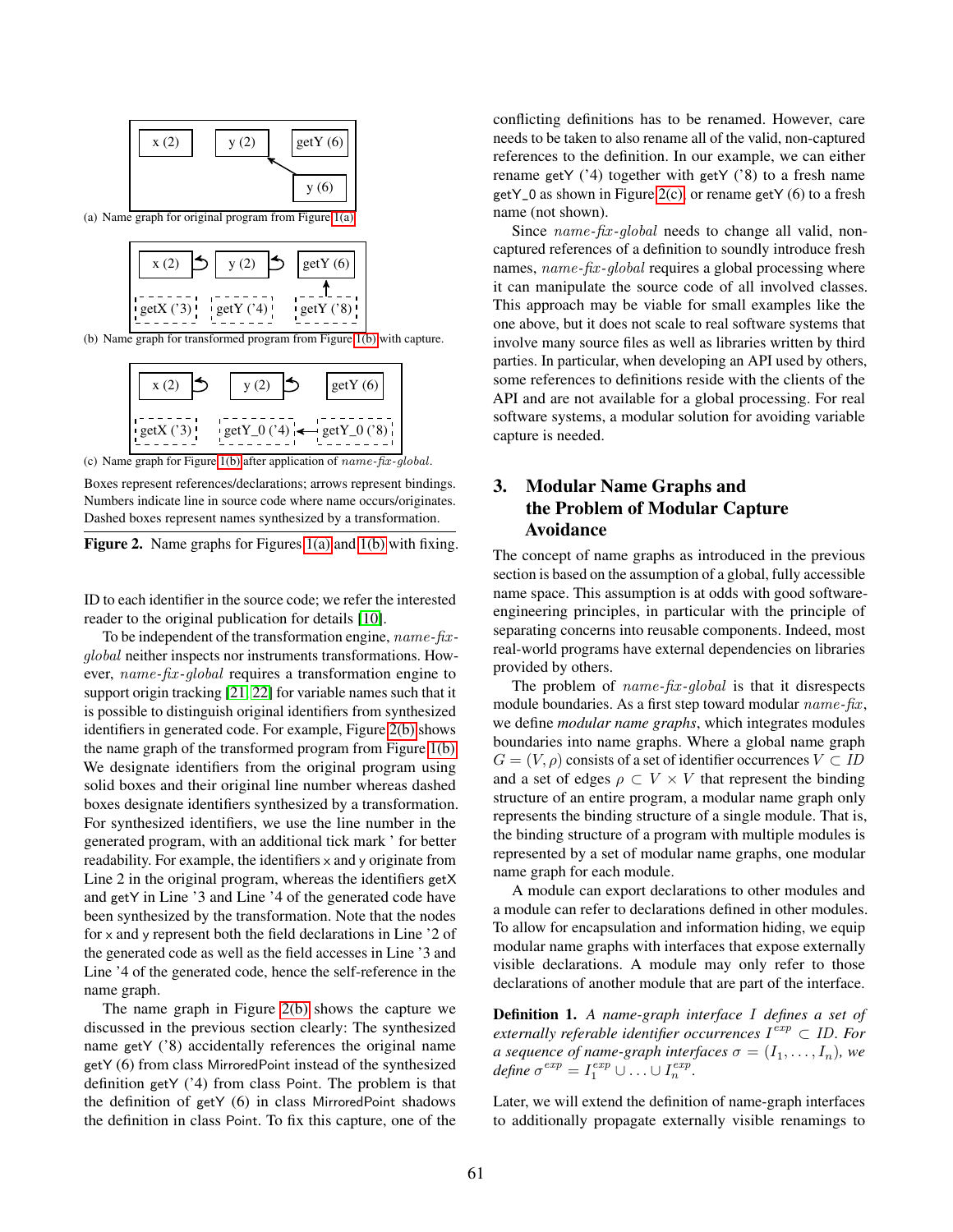<span id="page-3-1"></span>

<span id="page-3-2"></span>(a) Modular name graph for Figure [1\(a\).](#page-1-0) Exported:  $x(2)$ ,  $y(2)$ , and getY(6).



<span id="page-3-3"></span>(b) Modular name graph for Figure [1\(b\).](#page-1-1) Synthesized exports: getX, getY('4).



(c) Modular name graph for Figure [1\(b\)](#page-1-1) after application of name*-*fix.

Boxes represent references/declarations; arrows represent bindings. Dashed boxes represent names synthesized by a transformation. Shaded boxes represent declarations exported by a module.

<span id="page-3-0"></span>

client modules. The definition of modular name graphs is unaffected by this extension.

| <b>Definition 2.</b> A modular name graph is a tuple $G =$ |  |  |  |  |  |
|------------------------------------------------------------|--|--|--|--|--|
| $(V, \sigma, \rho, I)$ where                               |  |  |  |  |  |

| $\sigma \subset I \times \cdots \times I$     | is the sequence of interfaces the<br>name graph is linked against,                                        |
|-----------------------------------------------|-----------------------------------------------------------------------------------------------------------|
| $\rho \subset V \times (V \cup \sigma^{exp})$ | is the set of edges that bind locally<br>occurring references to local or ex-<br>ternal declarations, and |
|                                               | is the interface of the name graph.                                                                       |

For example, consider again the original program from Figure [1\(a\)](#page-1-0) and the transformed program from Figure [1\(b\).](#page-1-1) Whereas Figure [2](#page-2-3) shows the global name graph for both modules, we can use modular name graphs to inspect the binding structure of each module individually, making crossmodule dependencies explicit. We show the modular name graphs of the original and transformed program in Figure [3.](#page-3-0)

Figure [3\(a\)](#page-3-1) shows the modular name graphs of Point and MirroredPoint as defined in the original program. We draw each modular name graph as a box containing the locally occurring identifiers and their bindings. We mark exported declarations of a module as name nodes with a colored back-

|                | 1   class PointUtil $\{$                                       |
|----------------|----------------------------------------------------------------|
| 2 <sup>1</sup> | <b>public int</b> compareY(MirroredPoint a, MirroredPoint b) { |
| 3              | return a.get $Y() - b.getY()$ ;                                |
| 4 <sup>1</sup> |                                                                |
| $5 \mid \}$    |                                                                |

<span id="page-3-4"></span>Figure 4. Client of MirroredPoint's method getY.

ground. Bindings to the interface of another module appear as edges between modular name graphs. Figure [3\(b\)](#page-3-2) shows the modular name graphs after transformation. As before, we mark names that are synthesized by a transformation using dashed boxes. A synthesized name that is exported accordingly shows up in a dashed box with colored background.

Since modular name graphs contain the same edges as global name graphs, the variable capture of getY('8) is still easy to detect. But, in contrast to global name graphs, modular name graphs allow us to distinguish local declarations from exported ones as well as local references from references to declarations in other modules. This is important in our example. Given the capture in class MirroredPoint, name*-*fix   $qlobal$  renamed getY('4) in class Point to getY\_0('4) as shown in Figure [2\(c\)](#page-2-2) of the previous section. That is, an exported declaration was renamed due a conflict in a client module. However, renaming declarations in modules provided by others is not possible in general and needs to be avoided by name*-*fix .

Fortunately, an alternative renaming is possible: We can rename getY(6) in class MirroredPoint to getY\_0(6) as shown in Figure [3\(c\).](#page-3-3) This renaming fixes the variable capture without imposing changes to class Point. However, this renaming may in turn affect clients of MirroredPoint because MirroredPoint exports the renamed declaration getY\_0(6). Of course, it would have been preferable to select a renaming that does not change any exported declaration. But, in general and in our example, such renaming does not exist and we have to rename exported declarations.

Consider class PointUtil in Figure [4](#page-3-4) that contains calls to MirroredPoint's method getY. When renaming the declaration of getY, these references will fail to resolve. Note that the renaming in MirroredPoint was performed modularly, that is, without knowledge of the client class PointUtil. Therefore, we need to propagate renamings of exported declarations to a module's clients and clients must adopt interface renamings in their own code.

In the following section, we present an algorithm name*-*fix that modularly eliminates variable capture while retaining the interoperability of clients. Specifically, name*-*fix solves the following *problem of modular capture avoidance*:

• Eliminate variable capture between original names and names synthesized by a transformation.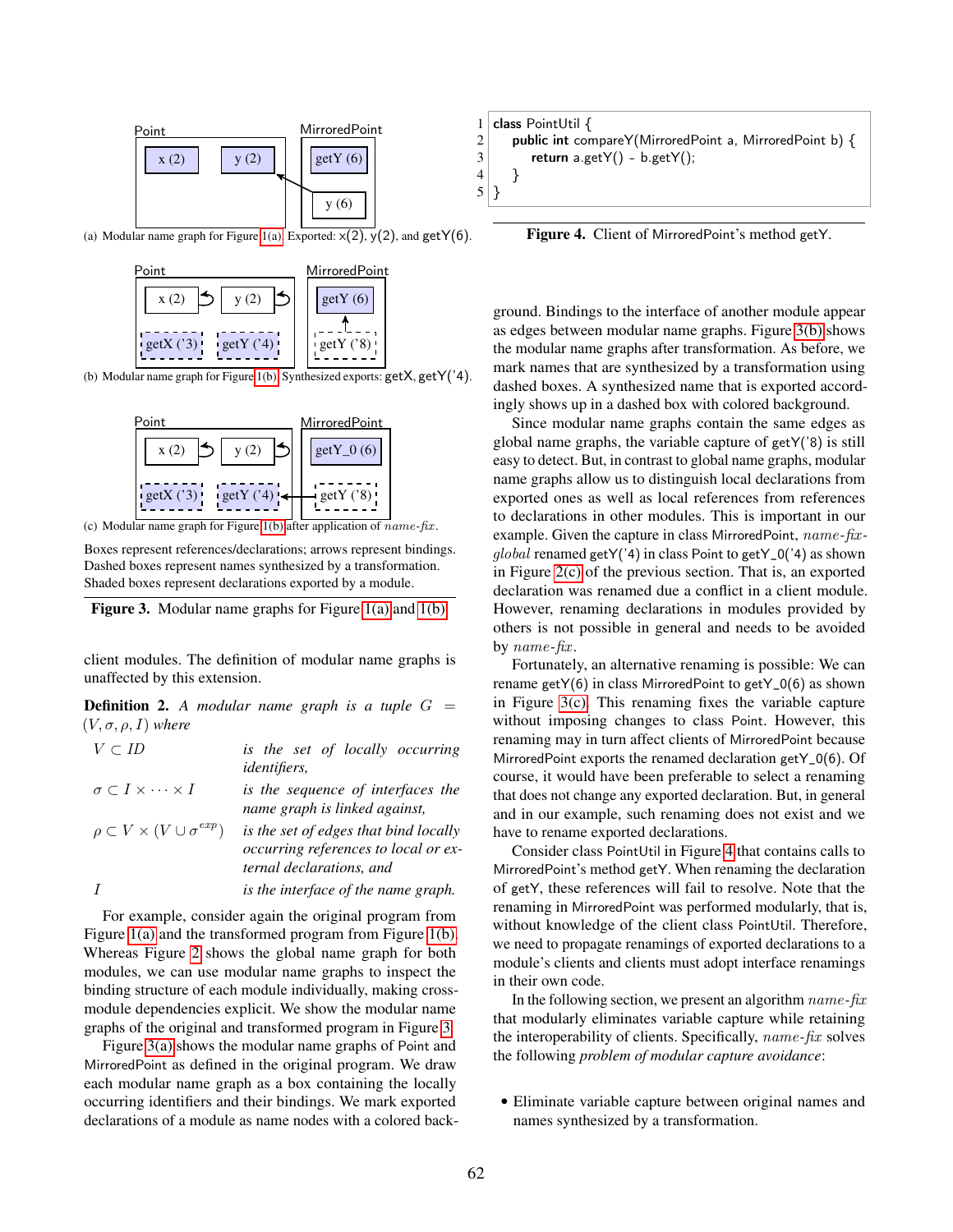- Support separate compilation such that variable capture in one module does not necessitate change of unrelated modules or of modules imported by the module.
- Avoid renaming exported declarations when possible.
- Preserve capture-free cross-module bindings when the renaming of exported declarations is unavoidable.

## <span id="page-4-1"></span>4. Modular Name-Fix

In the previous section, we defined the problem of modular capture avoidance. In this section, we present our solution name-fix. Our solution takes a possibly transformed module, its original modular name graph, and list of possibly transformed interfaces the module is linked against. Our solution operates in two phases. First, we eliminate any local and intermodular variable capture of the module assuming the interfaces of imported modules were not transformed and assuming we can apply renamings to those interfaces. This phase yields a modular name graph that is structurally correct but possibly uses incorrect interfaces for imported modules. In the second phase, name*-*fix uses the possibly transformed interfaces and applies interface-preserving renamings to the module in order to establish the binding structure discovered in the first phase.

#### <span id="page-4-2"></span>4.1 Detecting and Eliminating Capture within **Modules**

Before we can eliminate variable capture, we must first detect it. Like name*-*fix *-*global (Section [2\)](#page-1-2), we identify captured identifiers by inspection of the name graph. There are three kinds of bindings that represent variable capture in the transformed program [\[10\]](#page-11-5):

- Bindings from original to synthesized identifiers.
- Bindings from original identifiers to other original identifiers not targeted before the transformation.
- Bindings from synthesized to original identifiers.

The previous algorithm name*-*fix *-*global requires name graphs to be bipartite and non-ambiguous, that is, each identifier is either a reference or a declaration but not both and each reference uniquely refers to a declaration. This rules out transitive, cyclic, and ambiguous bindings and prevents support for language constructs such as overloading (multiple targets for a single reference) and overriding (transitive reference to a virtual method). In fact, our running example from Figure [1\(b\)](#page-1-1) contains a transitive binding because method getY in MirroredPoint overrides getY in Point. We ignored this dependency in our discussion above; Figure [5](#page-4-0) shows the actual name graph for Figure [1\(b\).](#page-1-1) Note that in this example the overriding is also a variable capture because it is a reference from an original to a synthesized identifier.

To support arbitrarily complex transitive and ambiguous binding structure, we define a generalized notion of variable capture based on the connectivity of identifiers.



<span id="page-4-0"></span>Figure 5. Graph for Figure [1\(b\)](#page-1-1) with transitive reference.

**Definition 3.** *Given a modular name graph*  $G = (V, \sigma, \rho, I)$ *, two identifiers*  $v_1$  *and*  $v_2$  *are connected*  $v_1 \sim_G v_2$  *if*  $v_1 = v_2$ *,*  $(v_1, v_2)$  ∈  $\rho$ ,  $(v_2, v_1)$  ∈  $\rho$ , *or there is a*  $v_3$  *such that*  $v_1 \sim_G v_3$ and  $v_3 \sim_G v_2$ .

Connectivity is an equivalence relation as it is reflexive, symmetric, and transitive. We write  $[v]_G$  for the equivalence class of v under  $\sim_G$ . Using the connectivity of identifiers, we can detect all kinds of variable capture from above as follows.

Definition 4. *Let* s *be a source program that was transformed into a target program t, and let*  $G_s$  *and*  $G_t$  *be their respective*  $\emph{modular name graphs. An identifier } v \in G_s$  induces capture  $\inf G_t$  if  $[v]_{G_t} \nsubseteq [v]_{G_s}$ .

That is, an identifier  $v$  from the source program may only be connected to those identifiers in the target program it was connected to in the source program already. Since connectivity treats declarations and references alike, this definition covers all kinds of variable capture listed above, while additionally supporting transitive and ambiguous bindings. Function find*-*capture in Figure [6](#page-5-0) implements this definition and yields the set of identifiers involved in variable capture. For example, the modular name graphs of Point from Figure [5](#page-4-0) contains four equivalence classes with a single element each; the modular name graph of MirroredPoint contains a single equivalence class  $[\text{getY (6)}]_{G_t}$  that contains all three identifiers named getY. In contrast,  $[getY(6)]_{G_s}$  is a singleton set in the source graph for MirroredPoint of Figure [3\(a\).](#page-3-1) Accordingly, because  $\left[\text{getY (6)}\right]_{G_t} \not\subseteq \left[\text{getY (6)}\right]_{G_s}$ , find-capture finds as variable capture the identifier getY  $(6)$ .

After detecting all captured identifiers in a module, the next step is to eliminate the capture through systematic renaming. To this end, function comp*-*renaming in Figure [6](#page-5-0) produces a renaming function  $\pi$ . For each captured identifier v in capturedVars, comp*-*renaming generates a fresh name and renames all identifiers connected to  $v$  in the source name graph  $G_s$  from before the transformation. This way the renaming produced by comp*-*renaming renames the captured identifier and all identifiers that are *intended* to be connected according to the source program. Since the new name of  $v$  and its connections is fresh, the renaming eliminates the capture: After the renaming of  $m_t$  to  $m'_t$  we have  $[v]_{G_t}$   $\subseteq [v]_{G_s}$  because only identifiers in  $[v]_{G_s}$  carry the fresh name. For example, for MirroredPoint in Figure [5,](#page-4-0) comp*-*renaming produces a renaming  $\pi = \{ getY(6) \mapsto "getY_0"\}.$  If getY (6) was re-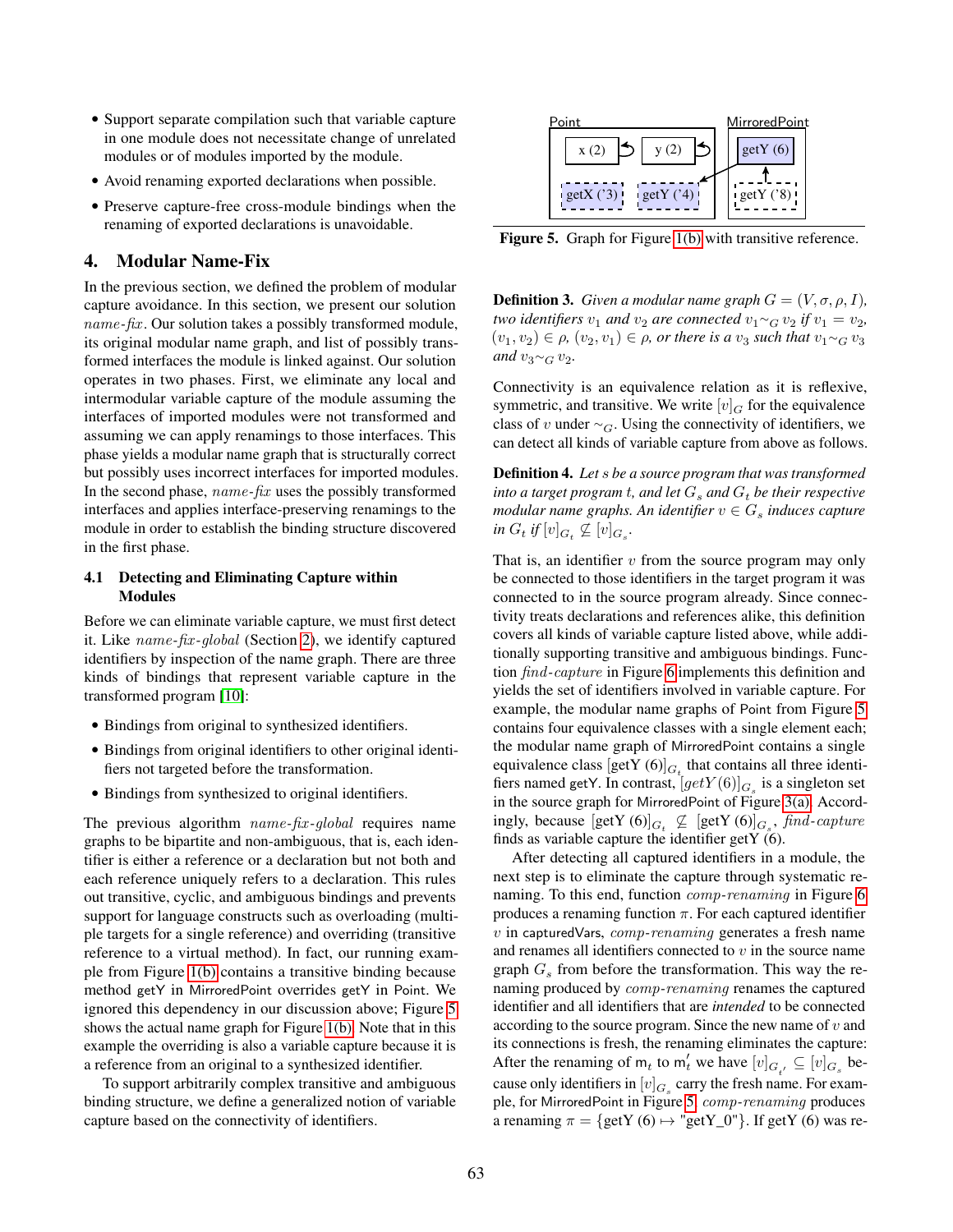Syntactic conventions for all pseudo-code figures:  $m^{\mathbin{\circledast} v}$ = n name *n* of identifier *v* in module *m*  $G_x = (V_x, \sigma_x, \rho_x, I_x)$  modular name graph  $G_x$ Required functions  $resolve : \mathsf{m}_x \times \sigma_x \rightarrow \mathsf{G}_x$  name resolution of module  $\mathsf{m}_x$ against interfaces  $\sigma_x$  $qensym : Name \times 2^{Name} \rightarrow Name$ generate fresh name rename :  $m \times (ID \rightarrow Name) \rightarrow m$  rename module *rename* :  $\sigma \times (ID \rightarrow Name) \rightarrow \sigma$  rename interfaces  $find\text{-}capture(\mathsf{G}_{s},\mathsf{G}_{t}) = \{$ return  $\{v \, \mid \, v \in (V_s \cup \sigma_s^{exp}), [v]_{G_t} \not\subseteq [v]_{G_s}\};$ }  $comp\text{-}renaming(\mathsf{G}_s, \mathsf{G}_t, \mathsf{m}_t, \texttt{captureVars}) = \{$  $\pi = \emptyset$ ; usedNames =  $\{{\mathsf{m}}_t^{{@v}} \mid \, v \in V_t \, \cup \, \sigma_t^{exp}\};$ <code>capturedClasses</code> =  $\{[v_0]_{G_s}\, \mid \, v_0 \in \mathsf{captureVars}\};$ foreach  $[v]_{G_s}$  in capturedClasses {  ${\sf fresh}$  =  $\mathit{gensym}(\mathsf{m}_{t}^@v,\, {\sf usedNames});$  $\pi$  =  $\pi \cup \{(v_0 \mapsto \text{fresh}) \mid v_0 \in [v]_{G_s}\};$ usedNames = usedNames ∪ {fresh} } return  $\pi$ ; }  $name\text{-}fix\text{-}virtual(\mathsf{G}_s, \mathsf{m}_t, \sigma_t)$  = {  $G_t = resolve(m_t, \sigma_t);$ captureVars =  $find\text{-}capture(\mathsf{G}_s, \mathsf{G}_t);$ if (captureVars  $=\emptyset)$  return  $\mathsf{G}_t$ ;  $\pi$  =  $\mathit{comp-renaming}(\mathsf{G}_{s},\, \mathsf{G}_{t},\, \mathsf{m}_{t},\, \mathsf{captureVars});$  $m_t' = \text{rename}(m_t, \pi)$  $\sigma'_t$  = rename $(\sigma_t, \pi)$ return  $name\text{-}fix\text{-}virtual(\mathsf{G}_s, \mathsf{m}'_t, \sigma'_t);$ }

<span id="page-5-0"></span>Figure 6. Capture detection and elimination (first phase).

lated to other identifiers in the source graph, comp*-*renaming would rename those identifiers as well.

While the renaming produced by comp*-*renaming correctly eliminates variable capture, it ignores the existence of modules and interfaces. In particular, the renaming produced by comp*-*renaming may require the renaming of externally declared identifiers. Thus, comp*-*renaming allows us to construct a name graph that is capture-free but possibly uses renamed interfaces.

To this end, we define an algorithm that only *simulates* renamings of externally declared identifiers. While these renamings cannot actually be applied to imported modules, the simulated renaming of interfaces enables the generation of a *virtual name graph* where the module is linked against the virtually renamed interfaces. Since the binding structure in the virtual name graph is correct, the virtual name graph serves as an oracle in the second phase of *name*-fix, where we try to achieve a structurally equivalent graph by only applying renamings to local names.

Function name*-*fix *-*virtual in Figure [6](#page-5-0) implements the extraction of virtual name graphs and takes as input a modular source graph  $G_s$ , a transformed module  $m_t$ , and the interfaces of linked transformed modules  $\sigma_t$ . The algorithm uses the language-specific function *resolve* to retrieve a modular name graph for  $m_t$  given the interfaces  $\sigma_t$ . Note that name-fix-virtual requires the interfaces  $\sigma_t$  exactly as they were generated by the transformation, that is, without renamings that name*-*fix may apply in these modules. Otherwise, name resolution fails to resolve references from  $m_t$  to externally declared identifiers. After name resolution, name*-*fix *-*virtual applies the previously defined functions find*-*capture and comp*-*renaming to detect captures and to compute renamings for fixing them. Then, name*-*fix *-*virtual applies the renaming to module  $m_t$  and to the interfaces  $\sigma_t$ , thus simulating the renaming of externally declared identifiers. Since the elimination of some captured references can cause other, previously hidden variable capture to appear, it is necessary to detected and eliminate variable capture recursively; the termination proof of name*-*fix *-*global [\[10\]](#page-11-5) carries over to *name*-fix-virtual.

#### <span id="page-5-1"></span>4.2 Eliminating Capture across Modules

Function *name-fix-virtual* detects and eliminates variable capture, but it has two limitations. First, it renames external declarations that are exported by other modules. Second, it does not handle renamings that occur in imported modules and instead assumes the linked interfaces to be unchanged. For this reason, we only use the fixed name graph provided by name*-*fix *-*virtual as an oracle for eliminating capture from the transformed module in a way that retains imported variable declarations and propagates any renaming applied to them.

As shown in Figure [7,](#page-6-0) our algorithm name*-*fix first computes a module's virtual name graph. Since name*-*fix *-*virtual cannot handle interface renamings, we call it with the original interfaces  $\sigma_t^{orig}$  that are extracted and stored after transformation but before name-fixing. Our algorithm name*-*fix now modifies a transformed module in two steps. First, name*-*fix computes and applies renamings that ensure correct bindings from local references to interface declarations (function restore*-*interface*-*bindings). In particular, this step takes care that local references are correctly adapted to interface renamings. Second, we compute and apply renamings that eliminate unintended bindings (function remove*-*capture). Both steps use the virtual name graph as an oracle for determining intended and unintended bindings.

Function restore*-*interface*-*bindings iterates over the classes of names connected in the virtual name graph. For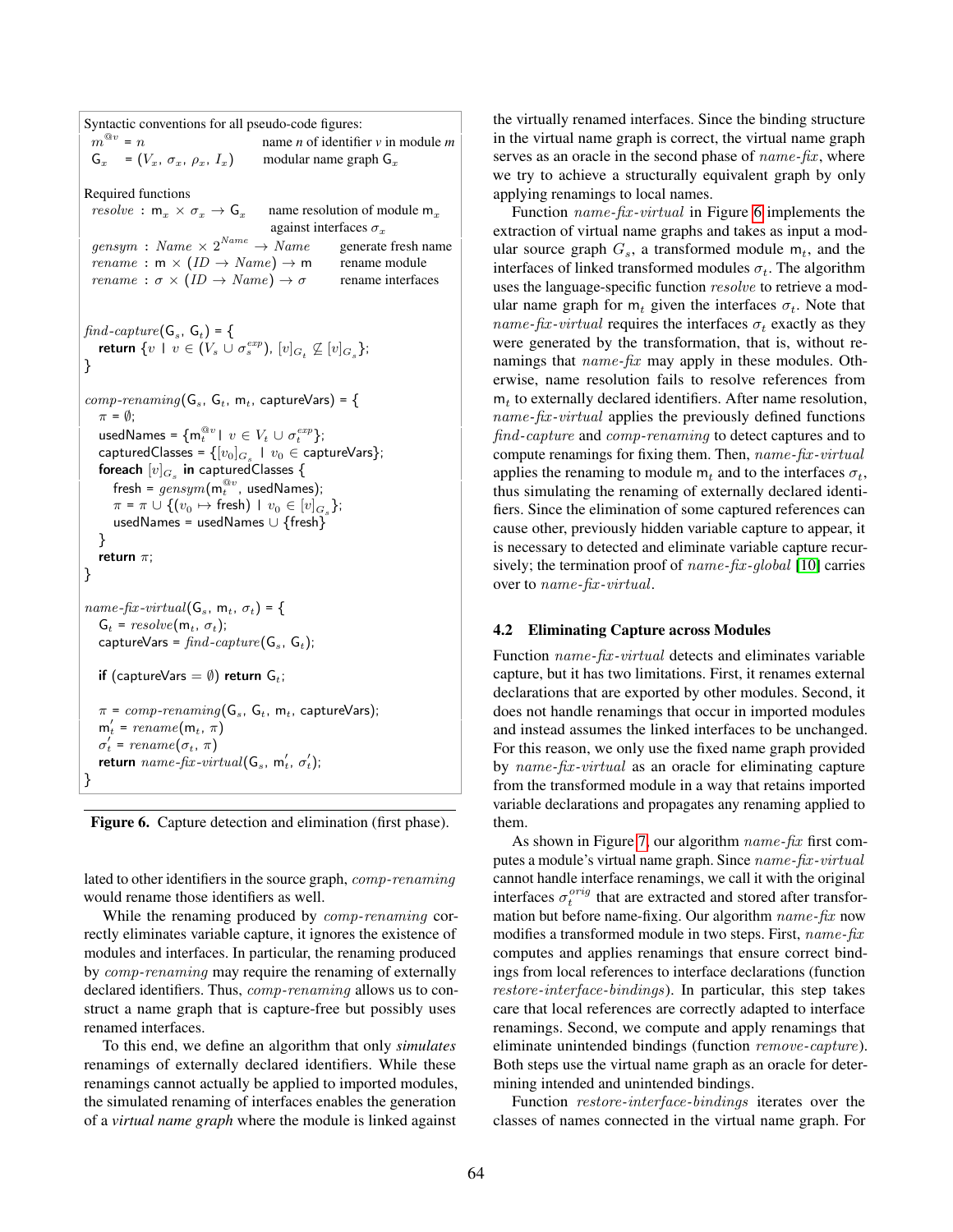```
name\text{-}fix(G_s, m_t, \sigma_t) = {
    G_{virt} = name-fix-virtual(G_s, m<sub>t</sub>, \sigma_t^{orig});
    m'_t = restore-interface-bindings(m_t, \sigma_t, G_{virt});return remove-capture (\textsf{m'}_t, \ \sigma_t, \ \textsf{G}_{virt});}
\mathit{restore-}interface\text{-}bindings(\mathsf{m}_t, \sigma_t, \mathsf{G}_{virt}) = {
    G_t = resolve(m_t, \sigma_t);\pi = \emptyset;
    virtClasses = \{[v]_{G_{virt}} \, \mid \, v \in V_{virt}\}foreach [v]_{G_{virt}} in virtClasses {
        \mathsf{lost} = \{v_0 \mid v_0 \in \sigma_t^{exp}, v_0 \in [v]_{G_{virt}}, [v]_{G_{virt}} \not\subseteq [v_0]_{G_t}\};if (lost \neq \emptyset) {
            {\sf extNames} = \{ {\sf m}_t^{{@v_0}} \ \mid \ v_0 \in \sigma_t^{exp}, \ v_0 \in [v]_{G_{virt}} \};if (|extNames| = 1) {
               \pi = \pi \cup \{(v_0 \mapsto n) \mid v_0 \in [v]_{G_{virt}}, n \in \textsf{extNames}\};}
           else fail('Inconsistent renaming of interface names.');
       }
   }
    return \it rename</math>(<math>m_t, \, \pi</math>);}
remove-capture(m_t, \sigma_t, G_{virt}) = \{G_t = resolve(m_t, \sigma_t);\pi = \emptyset;
    usedNames = \{{\mathsf{m}}_t^{{@v}} \mid \, v \in V_t \, \cup \, \sigma_t^{exp}\};virtClasses = \{[v]_{G_{virt}} \mid v \in V_{virt}\}foreach [v]_{G_{virt}} in virtClasses {
        capture = \{v_1 \mid v_0 \in [v]_{G_{virt}}, v_1 \in [v_0]_{G_t}, v_1 \not\in [v_0]_{G_{virt}}\};if (capture \neq \emptyset) {
            fresh = gensym(\mathsf{m}_t^@^v, usedNames);
            \pi = \pi \cup select\text{-}renaming([v]_{G_{virt}}, capture, fresh, \textsf{G}_t);
           usedNames = usedNames ∪ {fresh}
       }
   }
    if (\pi=\emptyset) return \mathsf{m}_t;m_t' = \text{rename}(m_t, \pi);return remove-capture(m'_t, \sigma_t, G_{virt});}
select-renaming(V_1, V_2, fresh, G_t) = {
    if (V_1 \cap \sigma_t^{exp} = \emptyset)return \{(v \mapsto \text{fresh}) \mid v \in V_1\};
    else if (V_2 \cap \sigma_t^{exp} = \emptyset)return \{(v \mapsto \text{fresh}) \mid v \in V_2\};else fail('Unable to find fix without renaming interfaces.');
}
```
<span id="page-6-0"></span>Figure 7. Eliminate capture across modules (second phase).

each class, it checks if there is an external name from an interface  $v_0 \in \sigma_t^{exp}$  with references in the virtual name graph  $v_0 \in [v]_{G_{virt}}$  that are missing in the name graph of the transformed program  $[v]_{G_{virt}} \nsubseteq [v_0]_{G_t}$ . If an external identifier with lost references exists, we compute the set names of all external declarations referred to by  $[v]_{G_{virt}}$ . Name fixing fails

if there is more than one name, which means that two or more external declarations originally shared the same name but were renamed inconsistently to different names, even though there is a shared reference according to  $G<sub>virt</sub>$ . If instead there is a unique new name for all external declarations, we rename all intended local references to use that name.

Let us exemplify how restore*-*interface*-*bindings propagates interface renamings. As discussed in the previous subsection, name*-*fix renames the method declaration getY (6) in class MirroredPoint to getY\_0. When applying name*-*fix to a client of MirroredPoint such as class PointUtil in Figure [4,](#page-3-4) name*-*fix *-*virtual will determine that PointUtil refers to getY (6) in MirroredPoint. However, when resolving the name binding of PointUtil in the transformed interface of MirroredPoint, the method references end up being unbound, because the method declaration was renamed. Therefore, we get lost = {getY\_0 (6)} in restore*-*interface*-*bindings, because the intended bindings from  $G_{virt}$  are missing in  $G_t$ . Function restore*-*interface*-*bindings finds the unique external name getY 0 to rename the references in PointUtil. This way, the interface renaming of class MirroredPoint is propagated to its clients.

After restoring interface bindings, we remove variable capture as determined by the virtual name graph. To this end, function remove*-*capture iterates over the classes of names connected in the virtual name graph. We eliminate the binding of any identifier  $v_1$  that is connected to an identifier  $v_0$  in the transformed module  $v_1 \in [v_0]_{G_t}$  but is not connected to that identifier in the virtual name graph  $v_1 \notin [v_0]_{G_{virt}}$ .

Apart from how capture is determined, remove*-*capture is similar to comp*-*renaming. One additional significant difference is that comp*-*renaming is allowed to rename externally declared identifiers because it is only used to construct a virtual name graph. In contrast, remove*-*capture may only rename identifiers that are local to the current module  $m_t$ . Here, remove*-*capture has two choices: Rename the identifiers  $[v]_{G_{virt}}$  that validly refer to each other, or rename the identifiers capture that invalidly refer to the ones in  $[v]_{G_{virt}}$ . We use function select*-*renaming to select one of the two possibilities such that no externally declared identifier gets renamed, if possible. Name fixing fails in select*-*renaming if the renaming of externally declared identifiers is unavoidable. This only occurs when two or more external declarations had different names but were renamed to the same name. In practice, this is easy to avoid by ensuring that fresh names do not overlap between modules.

#### <span id="page-6-1"></span>4.3 Avoiding Interface Renamings

Algorithm name*-*fix as presented so far solves most requirements of the *problem of modular capture avoidance* (Section [3\)](#page-2-4): name*-*fix eliminates capture, supports separate compilation, and preserves cross-module bindings. However, name*-*fix currently ignores which declarations get exported by the transformed module  $m_t$ . If possible we want to avoid renaming exported declarations in order to confine the impact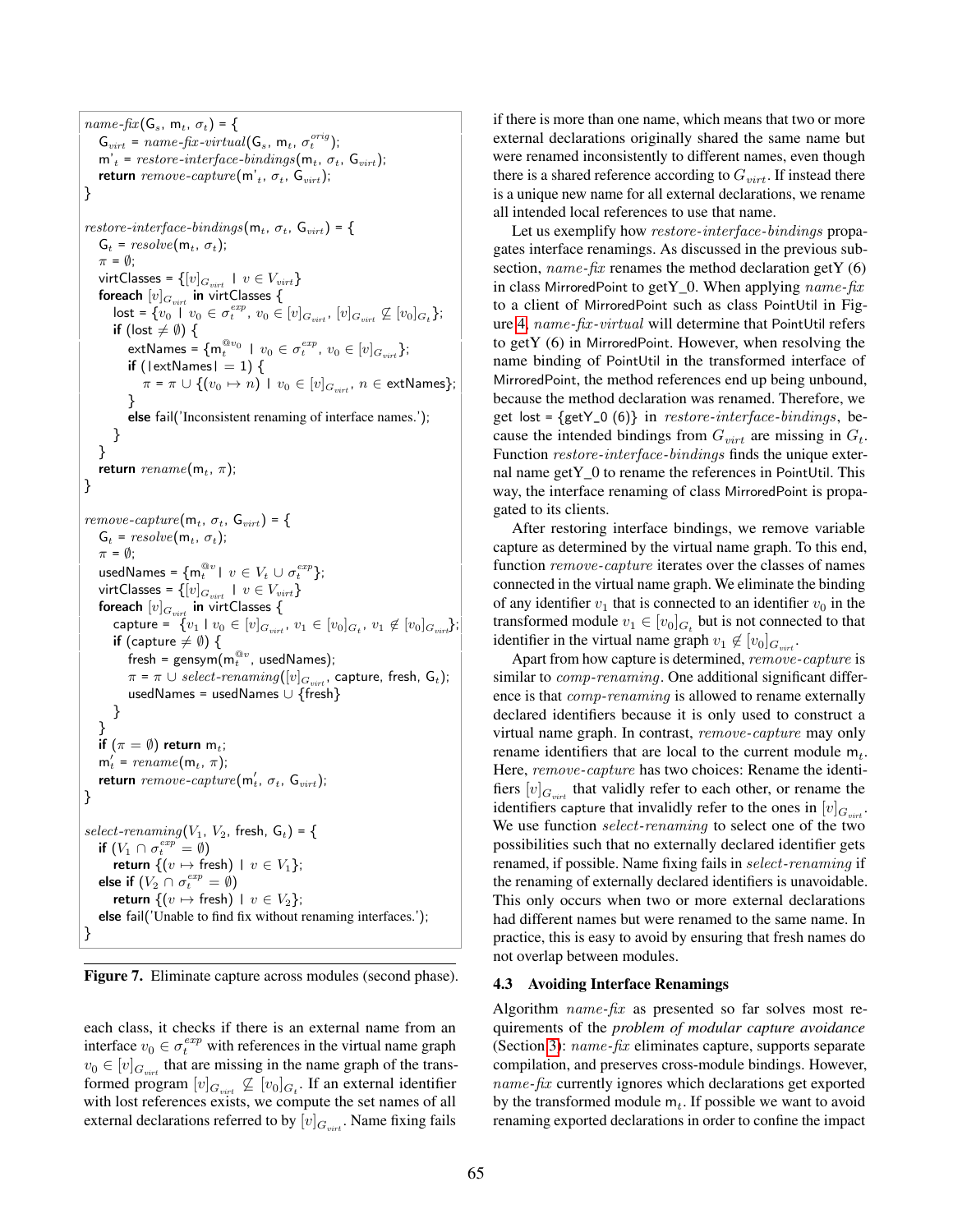| select-renaming $(V_1, V_2,$ fresh, $G_t$ ) = {               |
|---------------------------------------------------------------|
| if $((V_1 \cup V_2) \cap \sigma_t^{exp} = \emptyset)$ {       |
| if $( V_1 \cap I_t^{exp}  <  V_2 \cap I_t^{exp} )$            |
| <b>return</b> $\{(v \mapsto \text{fresh}) \mid v \in V_1\};$  |
| else                                                          |
| <b>return</b> $\{(v \mapsto \text{fresh}) \mid v \in V_2\};$  |
|                                                               |
| else if $(V_1 \cap \sigma_t^{exp} = \emptyset)$               |
| <b>return</b> $\{(v \mapsto \text{fresh}) \mid v \in V_1\};$  |
| else if $(V_2 \cap \sigma_t^{exp} = \emptyset)$               |
| <b>return</b> $\{(v \mapsto \text{fresh}) \mid v \in V_2\}$ : |
| else                                                          |
| fail('Unable to find fix without renaming interfaces!');      |
| -ł                                                            |
|                                                               |

<span id="page-7-0"></span>Figure 8. Minimize renamings of exported declarations.

of a transformation and the required propagation of renamings as much as possible. This is also in accordance with name*-*fix 's original design goal of non-invasiveness, that is, renaming as few identifiers as possible.

As shown in Section [4.2,](#page-5-1) for each occurrence of variable capture, there are two possible renamings to choose from. Function select*-*renaming selects one of the renamings such that no externally declared variable gets renamed. This criteria is of highest priority because renaming external declarations is invalid. If, however, both renamings are valid and only rename local identifiers, we are free to choose the less invasive renaming.

Figure [8](#page-7-0) shows an extended version of select*-*renaming which explicitly handles cases where both renamings are valid. To minimize the impact of name*-*fix on clients of a module, we select the renaming that changes fewer declarations exported by the current module. To this end, we look up the interface  $I_t$  of the modular name graph  $G_t$  and extract the exported identifiers occurrences  $I_t^{exp}$ .

Depending on the used programming language and module system, there may be more fine-grained nuances regarding exported names. For example, in Java it is favorable to rename package-internal identifiers rather than publicly visible ones and maybe even to rename non-final declarations rather than final ones. Such extensions can be integrated easily into select*-*renaming by altering the condition that leads to the selection of one or the other renaming.

# 5. Case Studies

To evaluate our approach for modular capture avoidance, we have implemented modular name*-*fix as presented in Section [4](#page-4-1) in Scala and applied it to different types of program transformations. As target languages, we have used a language based on lambda calculus extended with support for simple Haskell-like modules, and Lightweight Java [\[20\]](#page-11-8), a

| type Renaming = Identifier => Identifier          |
|---------------------------------------------------|
| trait NameInterface {                             |
| def export: Set[Identifier]                       |
| def original: NameInterface                       |
| def rename(renaming: Renaming): NameInterface     |
|                                                   |
| trait NominalModular[I <: NameInterface] {        |
| def allNames: Set[String]                         |
| def rename(renaming: Renaming): NominalModular[I] |
| def interface: I                                  |
| def link(dependencies: Set[I]): NominalModular[I] |
| def resolveNamesModular: NameGraphModular[1]      |
|                                                   |
|                                                   |

<span id="page-7-1"></span>Figure 9. Interfaces for language-specific functionality.

stateful subset of the programming language Java extended with Java-like access modifiers.

Our implementation is language-parametric. As shown in Figure [9,](#page-7-1) we provide interfaces for the definition of language-specific functionality required by *name-fix*. Trait NameInterface provides the necessary information for interfaces: The exported declarations, the original non-renamed interface, and a renaming function for simulated interface renaming as performed by name*-*fix *-*virtual. The instances of trait NominalModular represent modules of the target language. We require methods to retrieve all names that occur in the module (to generate fresh names), to rename the identifiers in a module, to extract a module's interface, to link a module against a set of interfaces, and to modularly resolve the bindings of a module against the previously linked interfaces. Classes that implement NameInterface or NominalModular can freely add further language-specific functionality not directly required by name*-*fix . For example, it is possible to store types in an interface and to check well-typedness of a module against them. This enables support also for those languages where name analysis requires additional context information such as typing.

Our implementation is transformation-parametric. The only requirement of name*-*fix is that the transformation engine tracks the origin of identifiers from the original to the transformed program. To simplify identifier tracking name graph generation, we have implemented a generic representation of identifiers (class Identifier) that uses the identity of JVM objects to distinguish identifiers of the same name. To track the origin of identifiers in our target languages, we embed Identifier objects directly into syntax trees and copy references to them into the transformed program, thus preserving object identity. However, our implementation of name*-*fix is not tight to this form of origin tracking; other techniques such as string origins [\[21\]](#page-11-6) can be used just as well.

In our functional target language, we applied name*-*fix to repair the result of transformations implementing an *optimization* that partially evaluates programs and a *compiler phase*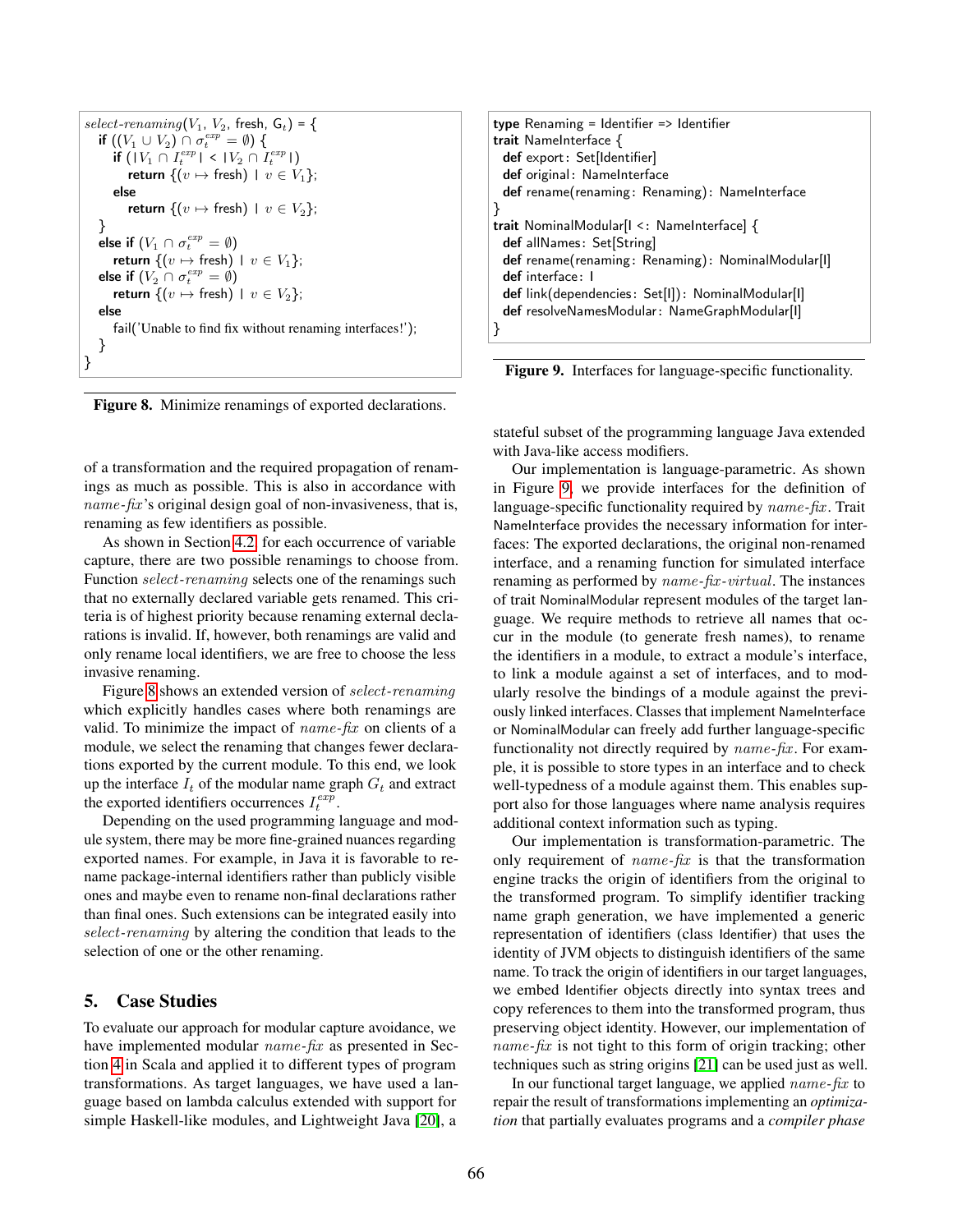that desugars first-class functions into first-order functions through lambda lifting. Through conflicting local definitions as well as the shadowing of imported identifiers, we have encountered and successfully fixed both local and inter-modular variable capture using name*-*fix .

For our case studies on Lightweight Java, we considered each class as a separate module that implicitly imports all other classes it contains references to. In Lightweight Java, the required usage of Java's dot-notation to access object members prevents some of the most obvious variable-capture scenarios. However, variable capture still occurs as the result of inheritance-related shadowing caused by the addition or modification of class members. To induce and fix such shadowing, we have applied name*-*fix on a *refactoring* that adds getter and setter methods as presented in the example from Figure [1,](#page-1-3) as well as a *language extension* that adds local variable declarations inside methods through a desugaring.

The source code of our implementation and all case studies is available online:

[http://github.com/seba–/hygienic-transformations](http://github.com/seba--/hygienic-transformations).

#### 5.1 Modular Lambda

For our case study on a modular lambda language, we have extended a previously existing, non-modular implementation of the lambda calculus with a simple Haskell-like module system. A module has a name, can import the scope of other modules using their name, and defines a list of toplevel definitions, all of which are exported by default. Local definitions shadow imported definitions. An import statement also represents an edge in the name graph: It refers to the identifier of the imported module. This way, name*-*fix eliminates variable capture for modules, definitions, and variables bound by lambda expressions.

Our definition of modular lambda does not support explicit qualifiers and having the same name exported by multiple imported modules leads to ambiguous references. We model such ambiguous references by making it refer to all potential definitions. If the ambiguity results from a transformation because a definition was added or renamed, name*-*fix will eliminate the ambiguity. Top-level definitions within a module have no precedence and consequently are in conflict if they share the same name.

We have implemented two transformations with modular lambda as the target language. First, we developed an optimization that partially evaluates program fragments through normalization. When the transformation encounters a beta redex  $(\lambda x.b)e$ , it replaces all occurrences of x in b by e. However, the optimization employs a capturing substitution function that disregards scoping and potentially produces variable capture involving references to variables and local and external definitions. A call to name*-*fix after the optimization finishes is sufficient to restore correct scoping. A detailed example of this transformation its definition was presented in the context of name*-*fix *-*global [\[10\]](#page-11-5).

```
1 module M \{2 import Base; // defines "fun"
3 def calc = 2 + fun ((\lambda x.x+x) 1)4 }
  (a) Module with local anonymous function definition.
```
1 module  $M \{$ 2 import Base // defines "fun"  $3 \mid \text{def } \underline{\text{fun0}}(x) = x+x$ 4 def calc =  $2 + \text{fun (fun 1)}$  $5$ }

(b) Module with function lifted and capture fixed by name*-*fix.

<span id="page-8-0"></span>Figure 10. Lambda lifting and application of *name-fix*.

As a second transformation, we implemented lambda lifting. Lambda lifting desugars anonymous first-class functions into top-level first-order functions by lifting the function definition and by introducing references to the newly created top-level definitions. Our transformation ensures that each lifted function is assigned a different name. However, our transformation does neither consider pre-existing top-level definitions in the local module nor pre-existing top-level definitions imported from other modules. Consequently, lambda lifting can cause local and inter-modular variable capture between definitions.

We show an example in Figure [10](#page-8-0) where we lift the anonymous function  $(\lambda x.x+x)$  shown in [10\(a\)](#page-8-1) to a top-level function definition with the generated name fun. This however causes the imported function fun to be shadowed and the local usage of the function to be captured. When name*-*fix is applied, it computes the virtual name graph and determines the necessary renamings. As the import involved in the conflict is externally bound, it can not be renamed. Instead, the lifted function is renamed to fun0.

#### 5.2 Lightweight Java

Lightweight Java (LJ) is a reduced but stateful subset of the Java programming language. While a distinct module system was designed for LJ [\[20\]](#page-11-8), it is different from the concepts used in Java and more similar to the module system we implemented for modular lambda. To evaluate name*-*fix for a module system that is closer to actual Java, we assume that each Lightweight Java class is a module and resolve references to external classes on demand. Moreover, the original definition of Lightweight Java doesn't provide support for access modifiers to control the visibility of class members. Although custom visibility is not essential for modularity, we have added Java-like *public* and *private* modifiers to facilitate testing of name*-*fix 's capabilities for avoiding interface renamings.

As all references to fields and methods have to be qualified in LJ, some common variable-capture scenario cannot occur. In particular, in LJ, fields cannot be hidden by local variables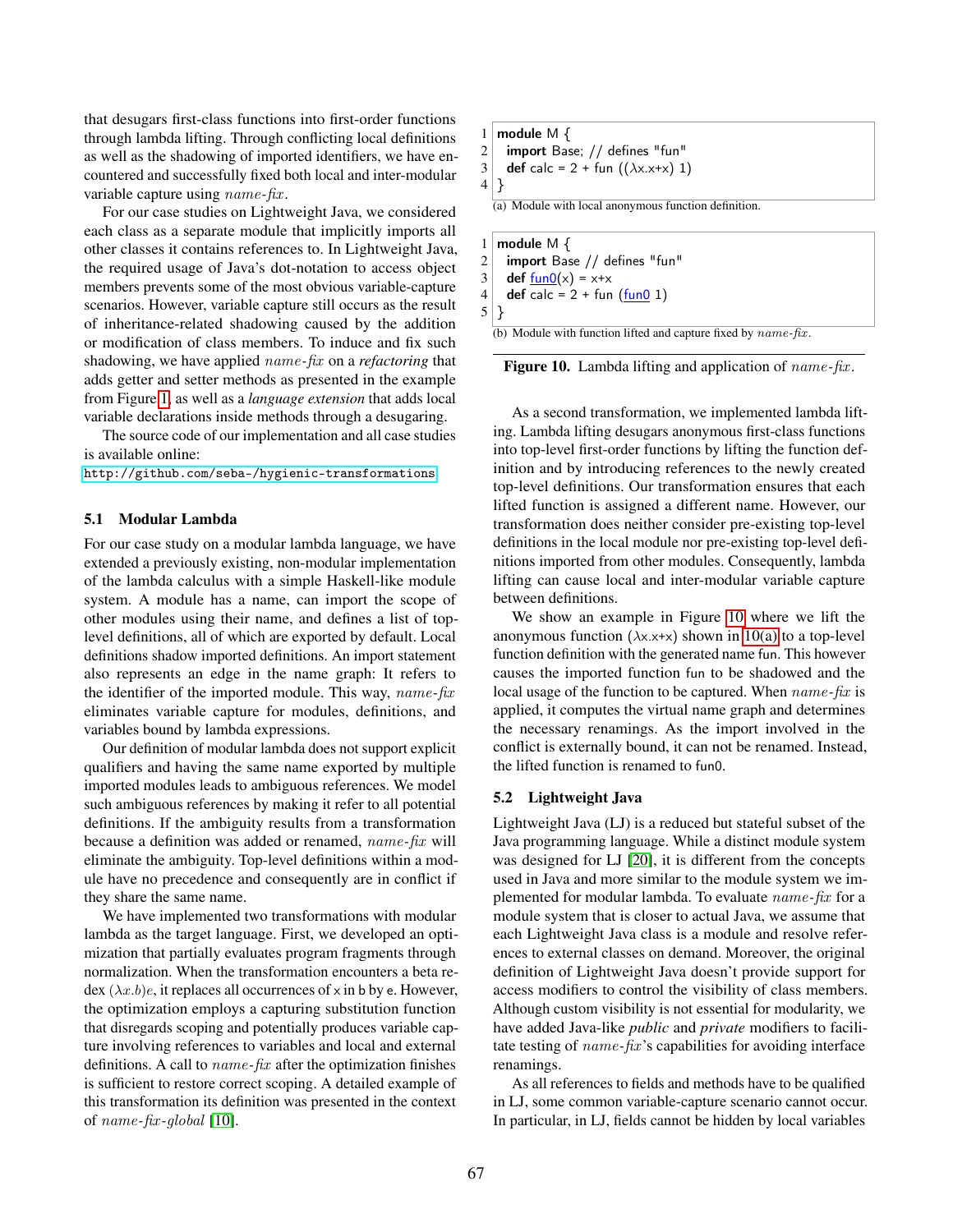```
1 class Base \{2 public int method(MyObject a) \{3 String b;
4 \mid b = a.toString();
5 \mid b = b.concat(b);
6 return this.methodHelper(b);
7 }
8
9 public int methodHelper(String s) \{10 return s.size();
11 \quad \}12 }
```
(a) Class with local variable declaration.

```
1 class Base \{2 public int method(MyObject a) \{3 return this.methodHelper0(a, null);
 4 }
5
6 private int methodHelper0(MyObject a, String b) {
7 \mid b = a.toString();
8 b = b.concat(b);
9 return this.methodHelper(b);
10 }
11
12 public int methodHelper(String s) {
13 return s.size();
14 }
15|}
   (b) Transformed class with added helper method.
```
Figure 11. Desugaring of local variable declaration.

or method parameters. However, shadowing can occur in the context of overrides when a class inherits from another class: The subclass can accidentally override and thus shadow a method from the superclass. As method overrides can alter the semantics of a class, they need to be handled like regular references when in comes to capture avoidance. An example modular name graph with an override reference was shown in Figure [5](#page-4-0) in Section [4.1.](#page-4-2)

We implemented two transformations with LJ as the target language. First, we implemented the refactoring that we used as a running example throughout the paper. When modularly applying name*-*fix to classes Point, MirroredPoint, and PointUtil, name*-*fix behaves correctly: Point does not get changed; the method declaration getY in MirroredPoint gets renamed to getY\_0, and the method references to getY in PointUtil both get renamed to getY\_0.

As second transformation, we implemented a desugaring that extends LJ with an additional language feature, namely local variables. In LJ, variables can only be bound as parameters through method declarations, that is, it is necessary to provide all used variable values as method arguments. Our transformation replaces local variable declarations by

a method call that refers to a newly created helper method. This helper method uses an additional parameter to bind the variable value.

For example, consider the LJ program in Figure [11\(a\)](#page-9-0) that contains a local variable declaration of name b, initialized to a.toString(). The method concatenates b with itself and calls methodHelper to compute its return value. The result of our desugaring appears in Figure [11\(b\).](#page-9-1) In place of the local variable declaration, the desugaring inserts a call to a generated method methodHelper and passes the variable value as argument. The generated method (Line 6) contains the code that followed the local variable declaration. However, since there was already a method named methodHelper in the original program, a variable capture occurred. We used name*-*fix to eliminate that variable capture. To this end, name*-*fix had to rename either of the declarations of methodHelper. As explained in Section [4.3,](#page-6-1) name*-*fix chose to rename the generated method because it is private and thus not part of the interface.

To summarize, we successfully applied name*-*fix to eliminate variable capture produced by four different transformations. The transformations implemented optimizations, language extensions, and refactorings. An evaluation of name*-*fix on an existing code base it outside the scope of this paper and will be the focus of future work.

# 6. Related Work

*Transforming modular programs.* While the application of modularity on program compilation has been a subject of previous work [\[1,](#page-10-1) [3\]](#page-10-2), the separate application of program transformations has not been in the focus of research so far. Rule-based program transformation systems like Stratego/XT [\[23\]](#page-11-9) or Rascal [\[15\]](#page-11-10) implicitly provide basic support for transforming modular programs as rules or strategies can be separately applied on subsets of a program's syntax. However, this support is not comprehensive enough to allow the propagation of transformation effects to dependent modules that are unavailable when the transformation is applied. As a result, additional work is required by developers to allow a modular application of cross-module transformations like the refactoring presented in Figure [1\(b\).](#page-1-1) The usage name*-*fix can reduce this amount of work by providing a solution for modular transformation hygiene that is independent of the actual transformation logic.

*Transformation hygiene.* Extensive research on hygiene has been performed for specific types of program transformations. Especially the area of hygienic macro expansion has originated a large number of approaches [\[4,](#page-10-3) [6,](#page-10-4) [14,](#page-11-11) [16\]](#page-11-12) and concepts similar to name*-*fix were researched in this area [\[6\]](#page-10-4). However, a key difference between name*-*fix and most hygiene approaches for macros is that name*-*fix is applied as a post-processing after the transformation was applied, while macro-based algorithms are usually applied as part of the expansion process. This is important to allow name*-*fix to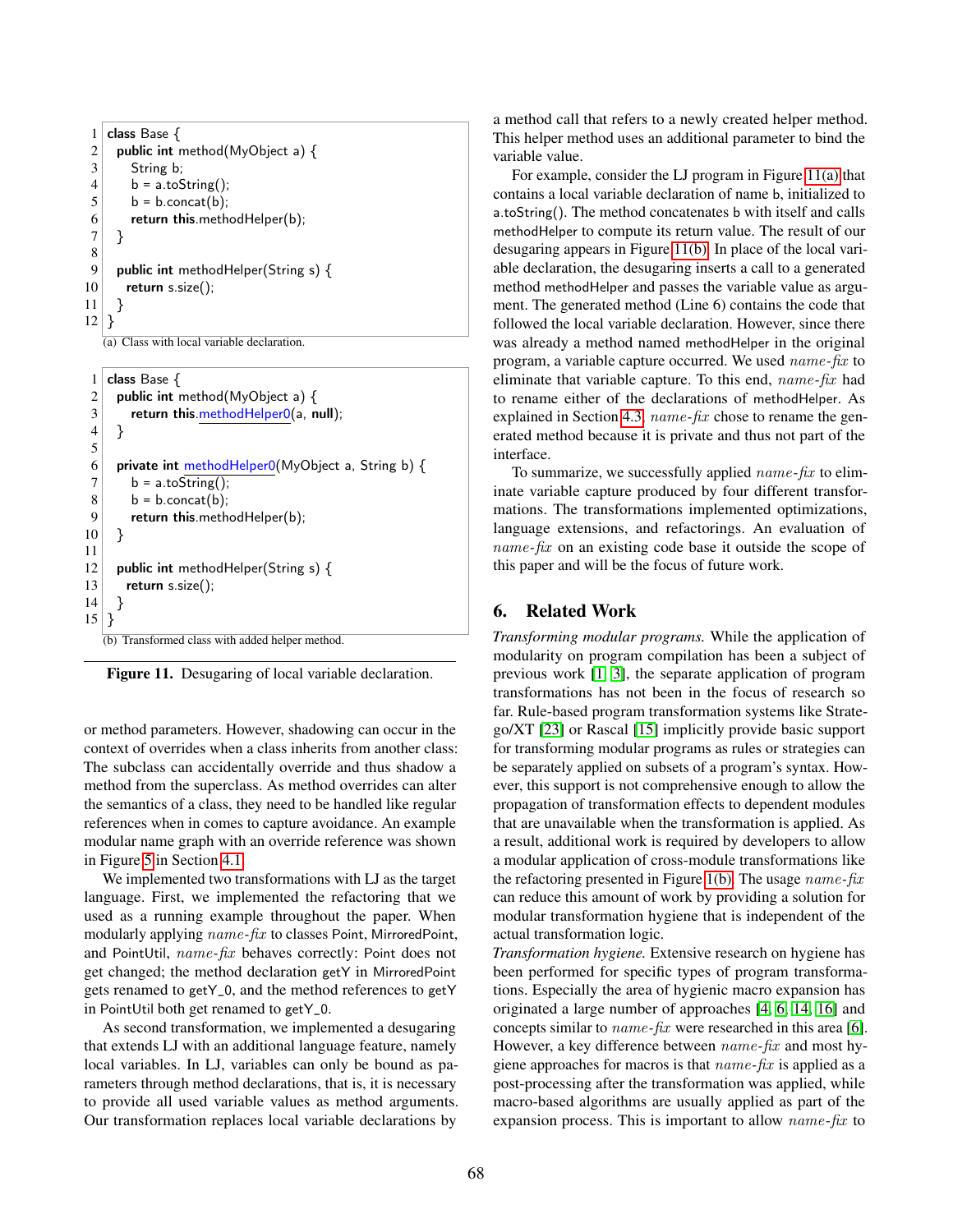be independent of the transformed language and the transformation engine. Technically, because name*-*fix is a postprocessing and not integrated into a language's compiler, name*-*fix cannot rely on a graph-based program representation used by the compiler internally [\[18\]](#page-11-13). Instead, name*-*fix needs to perform explicit renamings to make the fixed binding structure available for subsequent tools.

The name*-*fix algorithm presented in this paper is based on a previous version with the same name developed by Erdweg et. al. [\[10\]](#page-11-5). Our extended version of name*-*fix removes two key limitations of its predecessor, namely its inability to handle modular programs and transitive references. If applied on a program without external references or transitivity, the results of the previous and the current version of name*-*fix are similar, although not necessarily identical. The reason why the results may differ is that the select*-*renaming function we presented may select references to be renamed, while the original version always renamed definitions. The correctness of the original version of name*-*fix is formally proven, which is an open task for the algorithms presented in this paper.

An alternative approach to eliminating variable capture is the addition of qualifiers instead of variable renaming. Automated approaches for this have been presented for Java in particular [\[19\]](#page-11-14) and for other languages generically [\[5\]](#page-10-5). However, adding qualifiers is limited to refactorings which do not introduce new identifiers. Moreover, these systems assume that a transformation always intends to preserve the original behavior of the target program. Yet, the idea of combining identifier qualification with renaming seems promising for future research and will be shortly discussed in Section [7.](#page-10-6)

*Modelling name bindings.* Neron, et. al. [\[17\]](#page-11-15) described a more advanced representation of name graphs that provides a more expressive, yet still language-independent model of name relations in a program. The *scope graphs* they introduce allow an analysis of the consequences of renamings without re-resolving the underlying program. If combined with modularity features, scope graphs could support the incrementalization of name*-*fix and even a non-recursive implementation that is able to determine all required renamings in a single iteration.

# <span id="page-10-6"></span>7. Conclusion and Future Work

We presented *name-fix*, a generic, modular solution for eliminating variable capture resulting from program transformations. With *name-fix*, the effort of manually ensuring hygiene can be lifted from designers of transformations and replaced by a fully automated post-processing step. With our case studies on refactoring, optimization, and language extension for different programming languages, we demonstrated the versatility of name*-*fix . In particular, name*-*fix is non-invasive, language-parametric, and transformationparametric.

An issue of modular capture avoidance compared to global approaches is the possibility of unsolvable situations. In our definition of *name-fix*, we have identified two problematic situations that could only be resolvable through renaming of external declarations. First, if an identifier refers to multiple external declarations and one of them was renamed, then it is impossible to rename the reference such that it again refers to all external declarations. Second, if there is variable capture between external declarations that are imported into the same module, then no local renaming can resolve this capture. As we have illustrated, there is no possible solution to solve these scenarios by only renaming local variables.

An alternative approach to solve variable capture that could be integrated as part of name*-*fix is the adoption of qualifiers and other program changes that circumvent the standard scoping of the underlying language. For example, some module systems allows import statements to bring only some definitions into the local, hiding the other definitions. Using such features, it may be possible to support the problematic situations that currently fail and the elimination may be even less invasive. On the downside, using advanced modulesystem features makes the elimination language-specific as not all languages provide the same module-system features.

In ongoing work, we explore the application of name*-*fix to existing Java code. We use Oracle's Java compiler to compute modular name graphs. We hope that this work will provide insights into the scalability and applicability of name*-*fix on large-scale code bases and will enable support for capture avoidance in the SugarJ framework [\[9\]](#page-11-16).

# Acknowledgments

We thank the reviewers for helpful feedback.

## References

- <span id="page-10-1"></span>[1] D. Ancona, G. Lagorio, and E. Zucca. A formal framework for Java separate compilation. In *Proceedings of European Conference on Object-Oriented Programming (ECOOP)*, volume 2374 of *LNCS*, pages 609–636. Springer, 2002.
- <span id="page-10-0"></span>[2] E. Burmako. Scala macros: Let our powers combine! In *Proceedings of Scala Workshop*, pages 3:1–3:10. ACM, 2013.
- <span id="page-10-2"></span>[3] L. Cardelli. Program fragments, linking, and modularization. In *Proceedings of Symposium on Principles of Programming Languages (POPL)*, pages 266–277. ACM, 1997.
- <span id="page-10-3"></span>[4] W. Clinger and J. Rees. Macros that work. In *Proceedings of Symposium on Principles of Programming Languages (POPL)*, pages 155–162. ACM, 1991.
- <span id="page-10-5"></span>[5] M. de Jonge and E. Visser. A language generic solution for name binding preservation in refactorings. In *Proceedings of Workshop on Language Descriptions, Tools and Applications (LDTA)*. ACM, 2012.
- <span id="page-10-4"></span>[6] R. K. Dybvig, R. Hieb, and C. Bruggeman. Syntactic abstraction in scheme. *Lisp and Symbolic Computation*, 5(4):295–326, 1992.